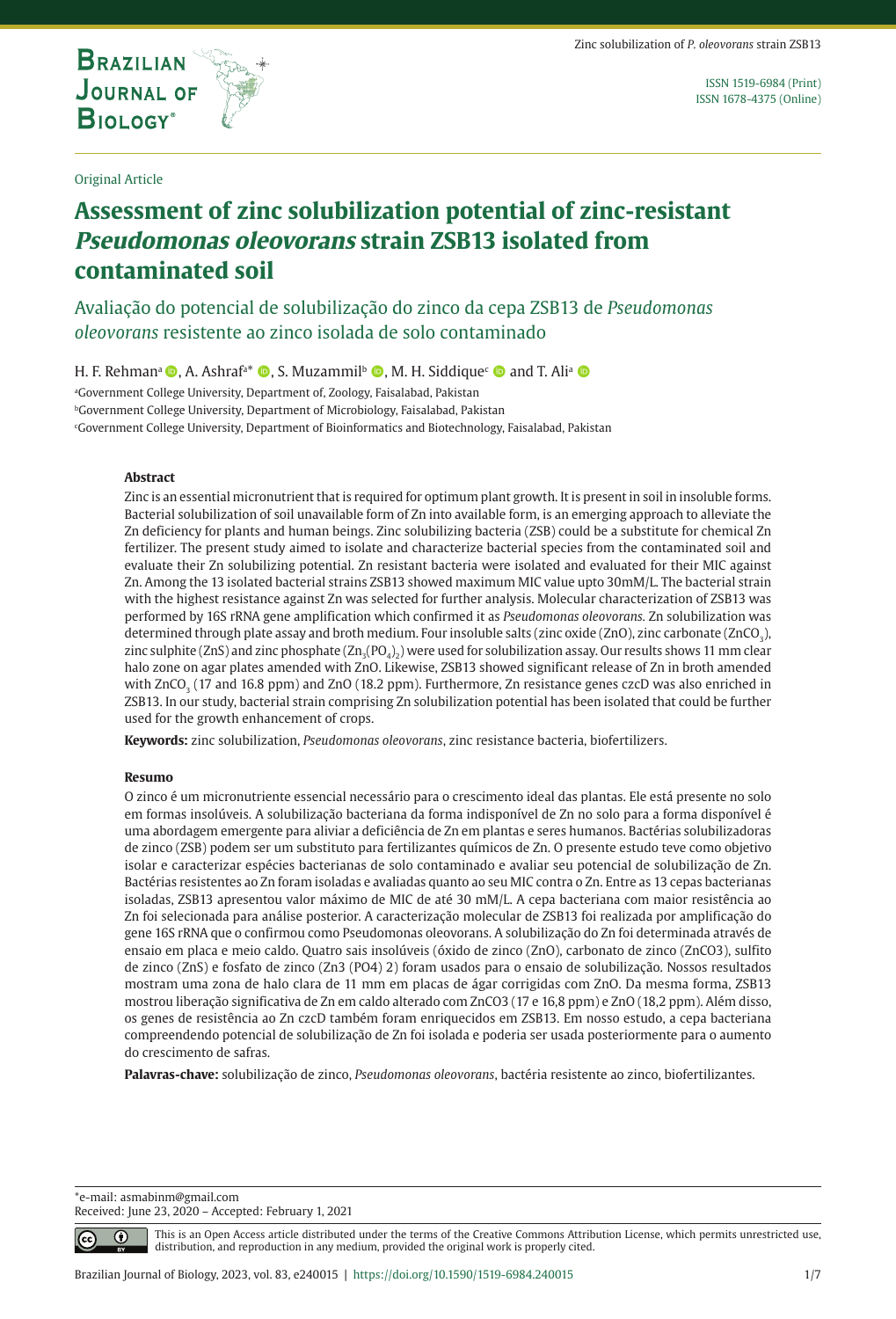#### **1. Introduction**

Zinc is one of the key micronutrients that is required in small concentrations both for plants and animals for healthy growth (Saravanan et al., 2011). It is a necessary constituent involved in many physiological and metabolic actions in plants, humans and microorganisms (Greany, 2005). Although, it plays vital roles in membrane integrity, photosynthesis, pollen formation, immune system and protein synthesis (Hrynkiewicz and Baum, 2014; Turpeinen et al., 2002), but on the other side, increase of Zn in soil and environment to a certain limit is toxic. For human, it is toxic if Zn level is 100-500 mg per day (Manivasagaperumal et al., 2011).

In Pakistan, Zn concentration ranges from >0.1 to 1193mg/kg in soil except the polluted area where the maximum concentration of Zn in soil/dust is considered to be 29755mg/kg. (Radojevic and Bashkin, 2006; Muhammad et al., 2011). In general, Zn metal cannot be degraded to soluble form and persist in the environment. Its extensive use and low melting temperature caused contamination of environment, soil and freshwater due to divalent cation (Khalid et al., 2017). Notably, metal resistance has been reported in many microorganisms. Czc determinant encodes a multi-protein complex that is associated with resistance to cadmium, zinc and cobalt in bacteria. CzcA is one of the proteins characterized in several metal and Zn resistance bacteria such as *Cupriavidus metallidurans* CH34, *Pseudomonas putida* CD2 and *Gluconacetobacter diazotrophicus* PAl 5 (Intorne et al., 2012).

It is evident that excessive presence of Zn in soil have adverse effect but on the other way its deficiency also responsible for impaired plant and human growth (Abaid-Ullah et al., 2015). It has been reported that worldwide occurrence of Zn deficiency in crops is not due to scarcity of total Zn but it is due to low solubility of Zn in soils (Cakmak, 2008). Normally, zinc is found in soil in the forms such as smithsonite  $(ZnCO<sub>2</sub>)$ , sphalerite  $(ZnS)$ , zincite (ZnO), franklinite (ZnFe<sub>2</sub>O<sub>4</sub>), wellemite (Zn<sub>2</sub>SiO<sub>4</sub>), and hopeite  $(Zn_{3}(PO_{4})_{2}\cdot4H_{2}O)$  that are insoluble forms of Zn and could not be used by the plants. Low availability of Zn not only effect the crop growth but also lowers Zn level in seeds and grains, so affecting the nutritional quality that ultimately leads to Zn deficieny in human beings (Cakmak and Hoffland, 2012).

To overcome the Zn deficiency in soil for plant growth, normally chemical fertilizers are applied that causing environmental problems. Therefore, feasible alternative could be the use of soil microorganisms having Zn solubilization capacity. Certain bacteria including *Pseudomonas* sp, *Bacillus* sp., *Burkholderia cenocepacia* have been reported to transform insoluble forms of Zn to soluble form for enhanced availability and uptake by plants (Fasim et al., 2002; Abaid-Ullah et al., 2015; Pawar et al., 2015; Khande et al., 2017).

Zn solubilizing bacteria can solubilize Zn through various mechanisms like acidification, production of siderophores and oxidoreductive systems on cell membranes (Chang et al., 2005; Saravanan et al., 2011). These bacteria produce organic acids in soil which sequester the zinc cations and can also chelate zinc and enhance

zinc solubility (Jones and Darrah, 1994). This study has been designed to identify and characterize Zn solubilizing bacteria and to investigate presence of Zn resistant genes.

# **2. Materials and Methods**

#### *2.1. Sample collection and metal analysis of samples*

Thirty five soil samples were collected from Paharang drain, Bawachak, Faisalabad (31°25'0"N/73°5'0"E). The major source of contamination is that industries discharge their waste in to Chenab river through Paharang drain originating from Chak Jhumra. This drain passes through Faisalabad with these industrial effluents. Soil samples were collected in sterile plastic containers at the depth of 10 cm at 600 meters distance intervals. Total 35 samples were collected in triplicate and transported to Laboratory for further use and stored at 4 °C. After collection, heavy metals were determined in the samples using the method previously described by Zeiner et al. (2007). Cadmium (Cd), nickel (Ni), zinc (Zn) and lead (Pb) were included for analysis. Samples were digested and metal analysis was performed using Atomic Absorption Spectrophotometer (AAS) (Zeeman Atomic Absorption Spectrophotometer, ZA3000 Series).

# *2.2. Isolation of zinc resistant bacteria*

Soil samples were taken in sterile water and to isolate bacteria from soil, samples were shaken at 150 rpm for 2 hr. After that, samples were settled for 5 min and one mL of the suspension was serially diluted upto 10−6. Each dilution was spread onto an LB plate supplemented with 1 mM Zn and incubated at 30 °C. The growing colonies were observed and again inoculated onto LB plates containing Zn to get pure culture.

#### *2.3. Determination of Minimum Inhibitory Concentration (MIC)*

Minimum Inhibitory Concentration of Zn for selected isolated bacteria (based on their morphology) was determined by the plate dilution method (Ansari and Malik, 2007). The zinc salt  $ZnSO<sub>4</sub>$ .7H<sub>2</sub>O in varying concentrations ranging from 1 mM to 35 mM was used to determine MIC. Petri plate containing nutrient agar with varying concentrations of Zn was prepared and inoculated with 0.5 mL of overnight grown culture of bacterial isolate and incubated at 28-30 °C for 24h. The lowest concentration of the metal, where the growth of the microorganism was inhibited, considered as the MIC of the zinc against the bacterial isolates (Haroun et al., 2017).

#### *2.4. Identification of bacterial isolate*

After selecting Zn resistant bacterial isolate, identification was done on the basis of cultural characteristics, Gram's staining and biochemical characteristics including oxidase reaction, catalase reaction, starch hydrolysis, fermentation tests and glucose utilization.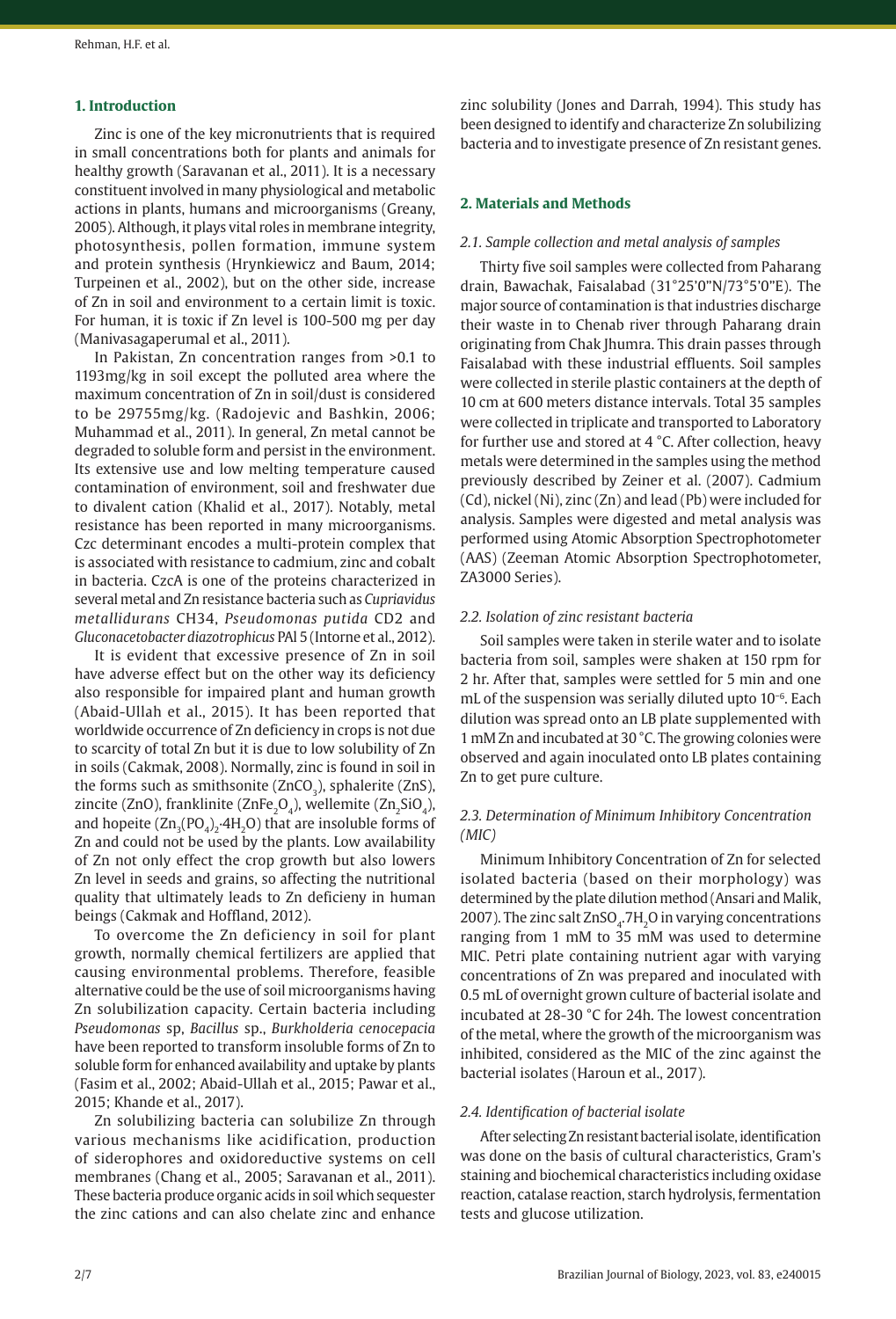# *2.5. Bacterial genomic DNA Isolation and 16S ribosomal RNA (rRNA) sequencing*

After biochemical identification, molecular characterization of bacterial isolate on the basis of 16S rRNA gene sequencing was performed. Bacterial genomic DNA was isolated by ZR/Bacterial DNA Extraction Kit. From isolated DNA, amplification of 16S rRNA gene was performed by using Universal primer, 27 F: 5'-AGATTGATCTGGCTAGGGA-3' and 1492 R: 5'-TACGGTACCTTGTTACGCTT-3' (1500 bp product) (Vasas et al., 2013). The PCR was carried out with following conditions: initial denaturation for 5 min at 94 °C, followed by 35 cycles of denaturation at 94 °C, 30 sec of annealing at 52 °C, and 40 sec of elongation at 72 °C. The last step was a final extension at 72 °C for 10 min. For ribotyping, commercial sequencing of PCR product was obtained from Macrogen (Korea). The sequences obtained were checked for base calling using FinchTV and contigs made using NCBI BLAST (two sequence alignments). Using NCBI blast analysis by the sequence of the 16S rRNA gene was submitted to the database of GenBank and compared with similar sequences. The phylogenetic tree of partial 16S rRNA was constructed using maximum likelihood method by the software MEGA version 6.0.

#### *2.6. Zinc solubilization assay*

To determine the solubilization potential of selected bacterial isolate, four insoluble zinc salts like zinc carbonate  $(ZnCO, 4H, O)$ , zinc sulphide (ZnS), zinc oxide (ZnO) and zinc phosphate (Zn  $(PO<sub>A</sub>)$ , H<sub>2</sub>O) were used.

For qualitative solubilization, Mineral Salt medium (MSM) was prepared. The media was prepared by adding NaCl 1 g, CaCl<sub>2</sub> 0.1 g, MgSO<sub>4</sub> 0.5 g, KH<sub>2</sub>PO<sub>4</sub> 1 g, K<sub>2</sub>HPO<sub>4</sub> 1 g, yeast extract 4 g and agar 16-18 g in one litre dH<sub>2</sub>O and pH was maintained at 7.2. MS media was prepared containing 0.1% conc. of each insoluble zinc salt. Petri plates containing MS media were inoculated by pour plate method with bacterial strain and incubated at 30 °C for 48 hrs (Binder, Germany). After that, clear zone around the colonies was observed (Khanghahi et al., 2018).

For quantitative solubilization of zinc, MS broth was prepared with 0.1% zinc concentration for each zinc salts at pH 7. 1 mL of bacterial culture was inoculated into each flask containing MS Broth. The flasks were incubated at 30 °C for 72 hrs on shaking at 150 rpm (Thermo Scientific™, UK). After 72 hrs incubation, culture broth was centrifuged at 10,000 rpm for 10min. Concentration of Zn in supernatant was measured with atomic absorption spectrophotometer (Shimatzu AAS-7000). After 72 hrs incubation, pH of the medium was also measured.

# *2.7. Detection of resistant genes in strain ZSB13*

Analysis of Zn resistance encoding genes were performed with primers encoding for Zn (*CzcA*, *CzcB* and *CzcD*). Primers used for *czcA* F 5-GTTTGAACGTATCATTAGTTTC-3, R 5-GTAGCCATCCGAAATATTCG-3 with 1885 bp. *czcD* F 5-CAGGTCACTGACACGACCAT-3, R 5-CATGCTGATGAGATTGATGATC-3 with 1000 bp. *czcB* F 5-CTATTTCGAACAAACAAAAGG-3, R 5-CTTCAGAACAAAACTGTTGG-3 with 1520 bp. The PCR conditions used were initial denaturation at 95 °C for

5 min followed by 35 cycles at denaturation: 95 °C for 30 sec, annealing: 55 °C for 30 sec, amplification: 72 °C for 2 min and final extension at 72 °C for 7 min (Babalola and Ayangbenro, 2019). Electrophoresis was done with amplified PCR products on 1.5% gel.

# **3. Results**

# *3.1. Metal analysis in samples and isolation of zinc resistant bacteria*

Heavy metal analysis of soil samples through atomic absorption spectrophotometer revealed the presence of different heavy metals in the samples. Concentrations of different heavy metals are: Zn  $129.7 \pm 0.30$ , Pb 54.  $\pm 0.07$ , Cd  $11.0 \pm 0.03$  and Ni  $36.5 \pm 0.09$ . Out of 35 samples, only 13 samples exhibited positive growth on medium containing Zn. 13 isolated bacteria using spread plate procedure labeled as ZSB1 to ZSB13 exhibited resistance to Zn.

# *3.2. Determination of Minimum Inhibitory Concentration (MIC)*

13 bacterial isolates were used to determine the MIC. Isolates were inoculated on the nutrient agar plates having zinc 0.5, 1, 2, 5, 6, 8, 10, 12, 15, 20, 25, 30, 35mM. With increasing concentration of zinc, the growth of bacterial isolates decreased. The maximum zinc level where bacteria showed growth was 30mM. Isolate ZSB13 showing MIC upto 30 mM.

# *3.3. Identification of bacterial isolate*

Based on the morphological and biochemical characteristics ZSB13 was found to be gram negative, rod shaped, non-spore forming, non-capsulated and non-motile (Table 1).

# *3.4. Molecular identification of bacterial isolate based on 16S ribosomal RNA (rRNA) sequencing*

The 16S rRNA sequence of the strain ZSB13 was amplified by PCR. Ribotyping confirmed bacterial strain ZSB13 as *Pseudomonas oleovorans* and was submitted to the database of GenBank with the accession number (GenBank accession no.: MN396696.1).

The strain displayed highest level of similarity 99.30% with *Pseudomonas mendocina* strain Y12 (Accession number KP324955.1). In order to determine the relationship between strain ZSB13 and the other *Pseudomonas* species, the phylogenetic tree based on 16S rRNA sequence was constructed. So, based on the results of morphological, biochemical characteristics and 16S rRNA sequence analysis, strain ZSB13 was identified as *Pseudomonas oleovorans* ZSB13 shown in (Figure 1).

# *3.5. Zinc solubilization assay*

Zn solubilization potential of bacterial strain ZSB13 was evaluated by clear zone against four insoluble zinc salts  $(ZnCO, 4H, O, ZnS, ZnO, and (Zn(PO<sub>4</sub>), H, O).$  Maximum Zn solubilization zone observed on ZnO medium was 11 mm followed by 10 mm for  $ZnCO<sub>3</sub>$  as shown in Figure 2.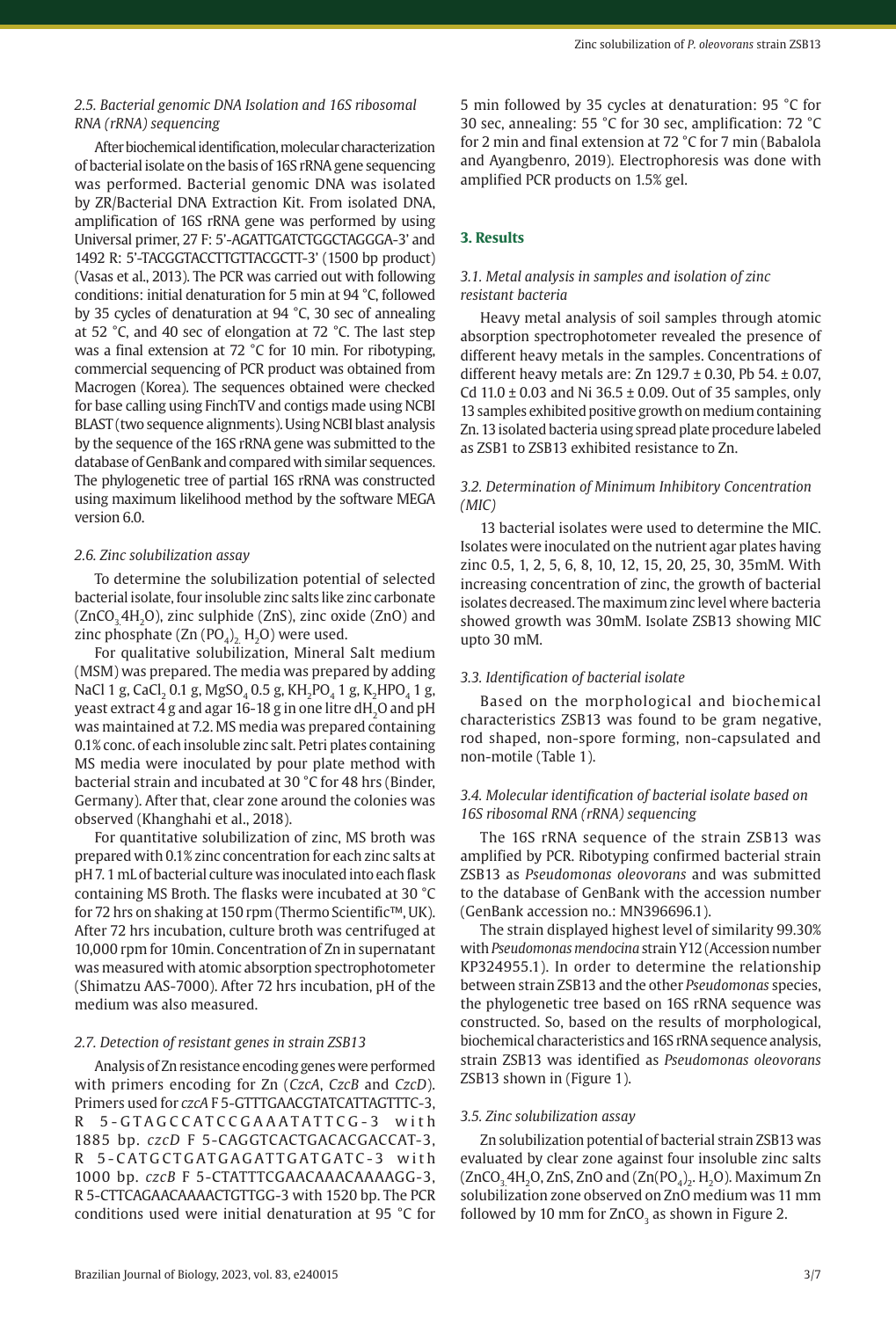|        | <b>Table 1.</b> Morphological and Biochemical characteristics of strain |
|--------|-------------------------------------------------------------------------|
| ZSB13. |                                                                         |

| <b>Characteristics</b>            | <b>Strain ZSB13</b>          |
|-----------------------------------|------------------------------|
|                                   |                              |
| <b>Morphological observations</b> |                              |
| Colony color                      | off white (on nutrient agar) |
| Gram nature                       | Gram-negative                |
| Cell shape                        | Coccus                       |
| Colony shape                      | Round                        |
| Motility                          | Positive                     |
| Spore formation                   | Negative                     |
| <b>Biochemical tests</b>          |                              |
| Catalase test                     | Positive                     |
| Urease test                       | Negative                     |
| Gelatin hydrolysis test           | Positive                     |
| Carbohydrate test                 | Negative                     |
| <b>MRVP</b> test                  | Negative                     |
| Citrate test                      | Positive                     |
| Blood agar test                   | Positive                     |
| Chocolate agar test               | Positive                     |



**Figure 1.** Neighbour-Joining phylogenetic tree of 16S rRNA gene sequences of *Pseudomonas oleovorans* strain ZSB13 isolated from contaminated soil.



**Figure 2.** Zn solubilization potential of bacterial strain ZSB13.



**Figure 3.** Available zinc (ppm) released by ZB13 in broth medium containing different zinc salts after 96 hrs.



Figure 4. PCR products of czcA, czcB and czcD genes: M, gene ruler, cont: negative control (czcD 1000bp).

Quantitative assay for zinc solubilization revealed that strain ZSB was able to dissolve in 18.2, 15.5, 17.3 and 13.8 ppm from ZnO,  $ZnCO<sub>2</sub>$ ,  $Zn(PO<sub>4</sub>)$ , and ZnS respectively in liquid medium as shown in Figure 3. However, maximum solubilization was observed in ZnO in liquid assay.

# *3.6. Determination of resistant genes in strain ZSB13*

Zn resistant genes were detected in ZSB13 and our results showed the presence of only czcD while others Zn resistance genes i.e., czcA and czcB were not observed in *Pseudomonas oleovorans* ZSB13 (Figure 4).

#### **4. Discussion**

In the present study efforts were made to isolate Zn resistant bacterial strains. In the present investigation, bacterial strains isolated from Paharang drain, Bawachak, Faisalabad showed a promising solubilizing efficiency for ZnO. After initial screening, 13 bacterial isolates were recovered on nutrient agar supplemented with 1 mM concentration of zinc from 35 soil samples. Morphological characterization of isolates showed as Gram-negative species. Gram negative bacteria have two layer of cell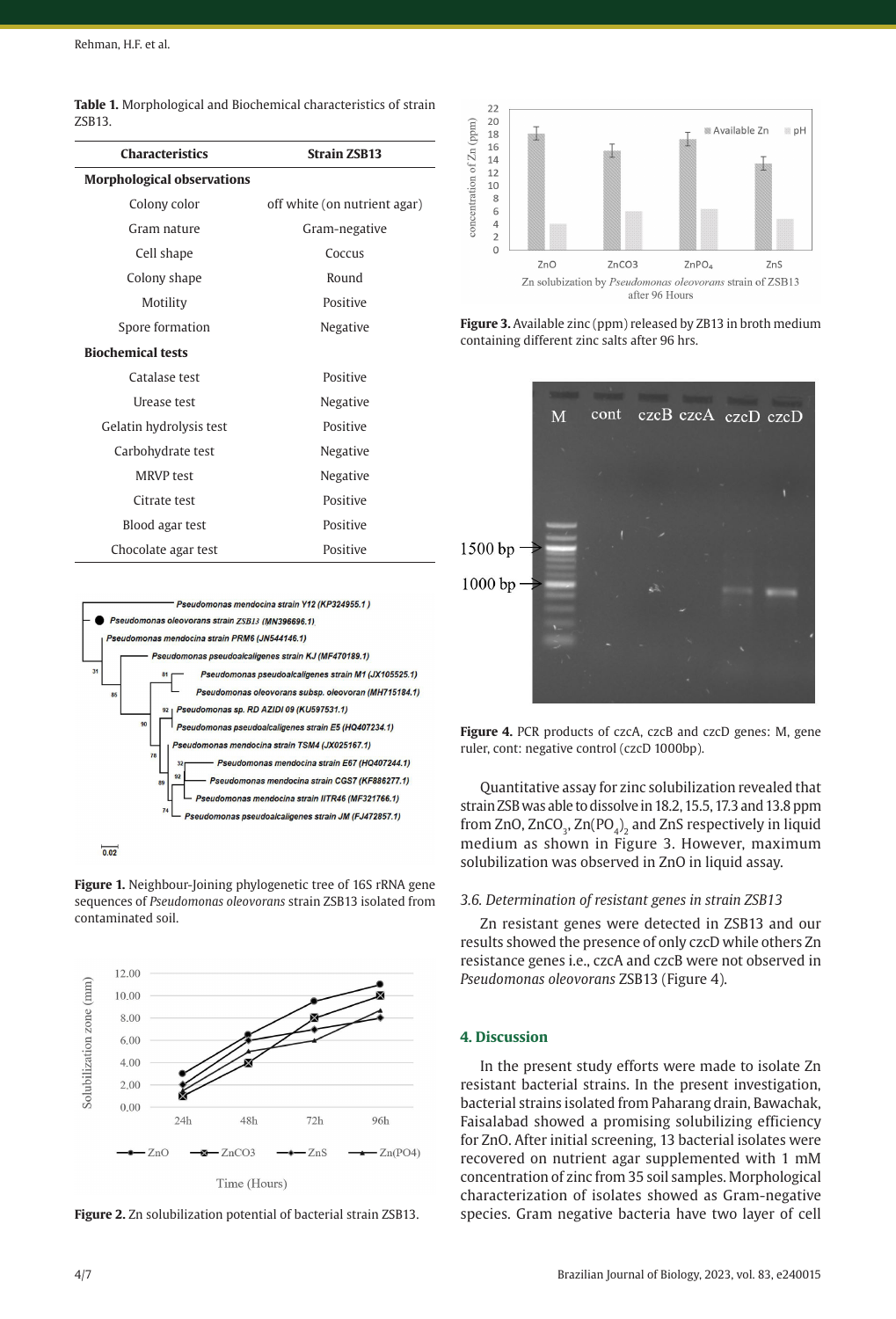membrane enabling them to resist and grow at higher metal concentration than gram positive bacteria (Khanghahi et al., 2018). MIC of selected bacterial strains were evaluated and one strain ZSB13 showed maximum growth on nutrient agar incorporated with 30 mM of Zn. Lee et al. (2009) evaluated the MIC value upto 11.5 mmol/L of zinc for *Pseudomonas. putida* strain 06909. Muzammil et al. (2021) also isolated cadmium resistant bacteria (*Bacillus cereus* GCFSD01) from Paharang drain.

Morphological and biochemical characteristics showed the ZSB13 was gram negative, rod shaped and non-spore forming bacteria. Molecular characterization confirmed the strain as *Pseudomonas oleovorans* ZSB13. It has been reported in literature that most of the Zinc solubilizing bacteria belong to different genera like *Pseudomonas, Bacillus, Enterobacter, Xanthomonas, Stenotrophomonas,* and *Acinetobacter* etc (Hussain et al., 2015; Gandhi and Muralidharan, 2016; Sunithakumari et al., 2016). Saravanan et al., (2003) studied *Bacillus* sp. and *Pseudomonas* sp. for their Zn solubilizing potential in broth assays and found that solubilization potential vary in different bacterial isolates.

In our study, the selected strain was identified as *Pseudomonas oleovorans* that can transform unavailable forms of Zn salts into available forms through solubilization as PGPB strains (Scagliola et al., 2016). In literature, many species of Pseudomonas like *P. putida, P. fluorescens, P. aeruginosa* have been studied for their Zn solubilizing potential (Goteti et al., 2013) but according to our knowledge, this is the first report on zinc solubilization potential of *Pseudomonas oleovorans.* The selected zinc solubilizing bacterial strain was screened for solubilization of insoluble zinc compounds and in our study, we used four different insoluble sources of Zinc like ZnO, ZnCO<sub>2</sub>,  $ZnS$  and  $Zn_{a}(PO_{a})$ .

In our study, it has been observed that *Pseudomonas oleovorans.* ZSB13 showed maximum solubilization potential for ZnO. These finding are in accordance with previous studies in which ZSB strains showed the highest solubilizing efficiency for ZnO compared to ZnCO<sub>3</sub> and  $\rm Zn_{_3}(\rm PO_{_4})_{_2}$  (Gandhi and Muralidharan, 2016; Khanghahi et al., 2018). The zone of solubilization is ranged from 16 mm to 6 mm for insoluble compounds at 96 hrs. The halo zone showing the solubilization could be due to decrease of medium pH. In contrast to our results Sharma et al. (2014) found greater solubilization zone for  $\text{Zn}_{2}(PO_{4})_{2}$ ) and Vidyashree (2016) found it for ZnCO<sub>2</sub>. However, size of the solubilization zone could vary with the carbon source provided during the assay (Saravanan et al., 2008) and it could be altered with strains used.

The selected *Pseudomonas* strain ZSB13 was also evaluated for qualitative liquid assay containing insoluble Zn compounds. The broth assay also confirmed the ability of *Pseudomonas* ZSB13 to solubilize the Zn compound and here again we observed maximum solubization for ZnO. Different mechanisms could be involved in solubilisation of zinc that include excretion of organic acids, proton extrusion and production of inorganic acids such as sulphuric acid, gluconic acid and nitric acid (Desai et al., 2012). Di Simine investigated the Zn phosphate solubilization by *Pseudomonas fluorescens* and identified gluconic acids

producedion in medium. The solubilization potential may be vary for different Zn salts as already reported in literature (Abaid-Ullah et al., 2015). In the present study, we found decrease in pH of the medium in all cases of the insoluble salt that gave the idea that solubilization could be due to production of organic acids. Although significant decrease in pH has been observed for ZnS but highest solubilization was for ZnO. No significant relation between pH and solubilization has been established. Although in our study, production of acids like gluconic acid has not been evaluated but its relation with the decrease in pH is evident (Desai et al., 2012). *Pseudomonas oleovorans* ZSB13 capable of solubilizing zinc. are also needed to evaluate for further use of these bacteria for bioremediation. It is therefore likely to express genes that confer metal resistance. In the present study, czc determinants (czcA, czcB and czcD) were used for analysis of metal-resistant determinant of ZSB13. It is also evident from literature that some metal resistance bacteria could harbor also antibiotics resistance genes with metal resistance genes (Rave et al., 2019). Therefore, with the evaluation of metal resistance genes, some antiobiotics resistance genes. The resistance ability of *Pseudomonas oleovorans* ZSB13 for zinc was first evaluated in an MIC assay. The results revealed that ZSB13 was tolerant to Zn.

#### **5. Conclusions**

On the basis of this study, it was concluded that native bacterial strain ZSB13 *Pseudomonas oleovorans* isolated from soil possessed Zn solubilization potential. However, further investigation need to use of this strain for plant growth promotion and to detoxify contaminated soil, but it may be a potential candidate as bioremediation agent development and as a substitute to synthetic fertilizers.

#### **References**

- ABAID-ULLAH, M., NADEEM, M., HASSAN, M., GANTER, J., MUHAMMAD, B., NAWAZ, K., SHAH, A.S. and HAFEEZ, F.Y., 2015. Plant growth promoting rhizobacteria: an alternate way to improve yield and quality of wheat (*Triticum aestivum*). *International Journal of Agriculture and Biology*, vol. 17, no. 1, pp. 51-60.
- ANSARI, M.I. and MALIK, A., 2007. Biosorption of nickel and cadmium by metal resistant bacterial isolates from agricultural soil irrigated with industrial wastewater. *Bioresource Technology*, vol. 98, no. 16, pp. 3149-3153.
- BABALOLA, O.O. and AYANGBENRO, A.S., 2019. Draft genome sequence of *Pseudomonas koreensis* strain AB36, isolated from gold mining soil. *Microbiology Resource Announcements*, vol. 8, no. 20, e00175-19. [http://dx.doi.org/10.1128/MRA.00175-19](https://doi.org/10.1128/MRA.00175-19). [PMid:31097496.](https://www.ncbi.nlm.nih.gov/entrez/query.fcgi?cmd=Retrieve&db=PubMed&list_uids=31097496&dopt=Abstract)
- CAKMAK, I. and HOFFLAND, E., 2012. Zinc for the improvement of crop production and human health. *Plant and Soil*, vol. 361, no. 1-2, pp. 1-2. [http://dx.doi.org/10.1007/s11104-012-1504-0](https://doi.org/10.1007/s11104-012-1504-0).
- CAKMAK, I., 2008. Enrichment of cereal grains with zinc: agronomic or genetic biofortification. *Plant and Soil*, vol. 302, no. 1-2, pp. 1-17. [http://dx.doi.org/10.1007/s11104-007-9466-3](https://doi.org/10.1007/s11104-007-9466-3).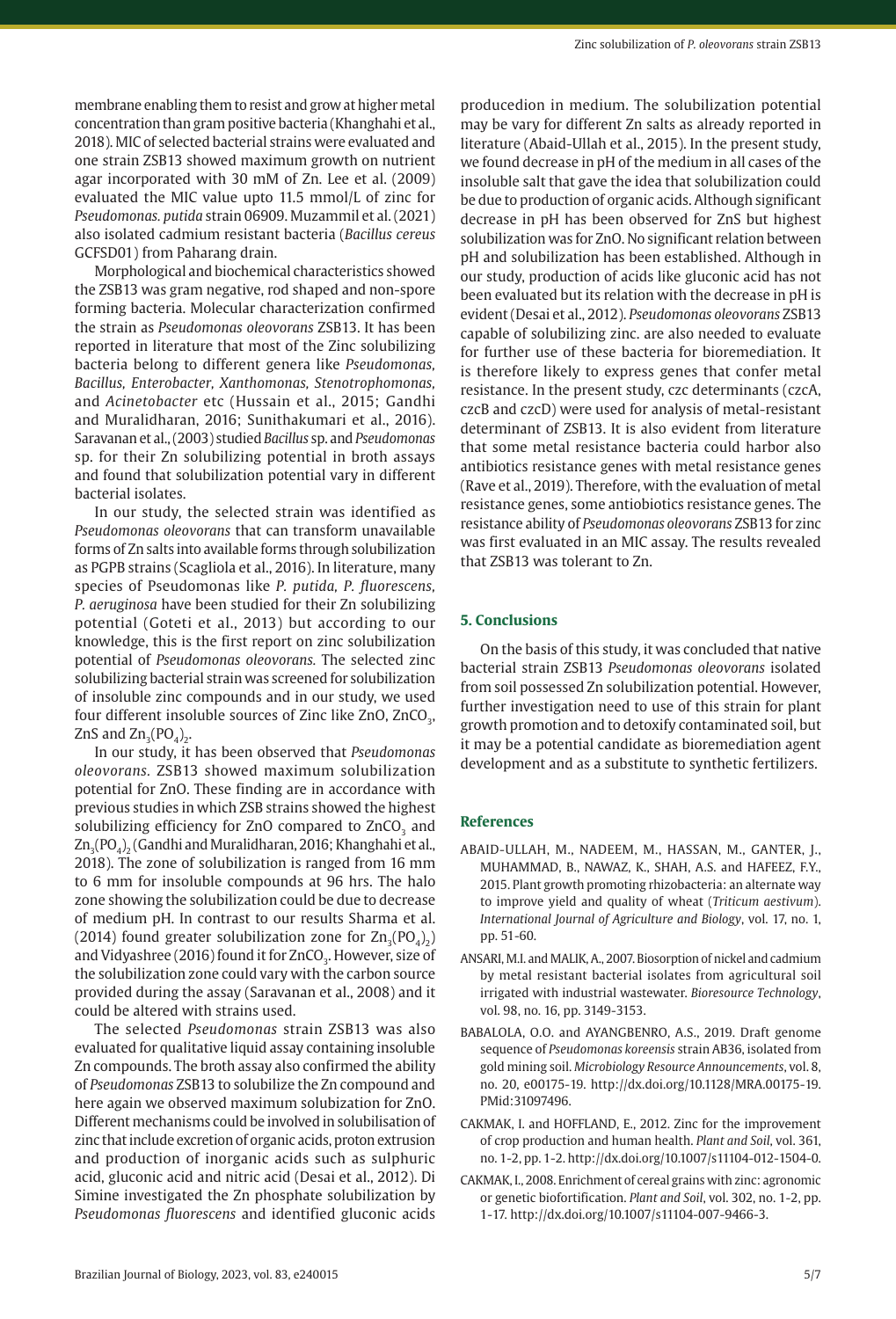- CHANG, H.B., LIN, C.-W. and HUANG, H.-J., 2005. Zinc-induced cell death in rice (*Oryza sativa L.*) roots. *Plant Growth Regulation*, vol. 46, no. 3, pp. 261-266. [http://dx.doi.org/10.1007/s10725-](https://doi.org/10.1007/s10725-005-0162-0) [005-0162-0](https://doi.org/10.1007/s10725-005-0162-0).
- DESAI, S., KUMAR, G.P., SULTANA, U., PINISETTY, S., AHMED, S.K.M.H., AMALRAJ, E.L.D. and REDDY, G., 2012. Potential microbial candidate strains for management of nutrient requirements of crops. *African Journal of Microbiological Research*, vol. 6, no. 17, pp. 3924-3931.
- FASIM, F., AHMED, N., PARSONS, R. and GADD, G.M., 2002. Solubilization of zinc salts by a bacterium isolated from the air environment of a tannery. *FEMS Microbiology Letters*, vol. 213, no. 1, pp. 1-6. [http://dx.doi.org/10.1111/j.1574-6968.2002.](https://doi.org/10.1111/j.1574-6968.2002.tb11277.x) [tb11277.x](https://doi.org/10.1111/j.1574-6968.2002.tb11277.x). [PMid:12127480.](https://www.ncbi.nlm.nih.gov/entrez/query.fcgi?cmd=Retrieve&db=PubMed&list_uids=12127480&dopt=Abstract)
- GANDHI, A. and MURALIDHARAN, G., 2016. Assessment of zinc solubilizing potentiality of *Acinetobacter* sp. isolated from rice rhizosphere. *European Journal of Soil Biology*, vol. 76, pp. 1-8. [http://dx.doi.org/10.1016/j.ejsobi.2016.06.006.](https://doi.org/10.1016/j.ejsobi.2016.06.006)
- GOTETI, P.K., EMMANUEL, L.D.A., DESAI, S. and SHAIK, M.H.A., 2013. Prospective zinc solubilising bacteria for enhanced nutrient uptake and growth promotion in maize (Zea mays L.). *International Journal of Microbiology*. http://dx.doi. org/10.1155/2013/869697.
- GREANY, K.M. 2005. *An assessment of heavy metal contamination in the marine sediments of Las Perlas Archipelago, Gulf of Panama*. Edinburgh, Scotland: School of Life Sciences Heriot-Watt University, M.S. thesis.
- HAROUN, A.A., KAMALUDDEEN, K.K., ALHAJI, I., MAGAJI, Y. and OAIKHENA, E.E., 2017. Evaluation of heavy metal tolerance level (MIC) and bioremediation potential of *Pseudomonas aeruginosa* isolated from Makera-Kakuri industrial drain in Kaduna, Nigeria. *European Journal of Experimental Biology*, vol. 7, no. 5, pp. 28.
- HRYNKIEWICZ, K. and BAUM, C., 2014. Application of microorganisms in bioremediation of environment from heavy metals. In: A. MALIK, E. GROHMANN and R. AKHTAR, eds. *Environmental deterioration and human health*. Dordrecht: Springer, pp. 215- 227. [http://dx.doi.org/10.1007/978-94-007-7890-0\\_9.](https://doi.org/10.1007/978-94-007-7890-0_9)
- HUSSAIN, A., ARSHAD, M., ZAHIR, Z.A. and ASGHAR, M., 2015. Prospects of zinc solubilizing bacteria for enhancing growth of maize. *Pakistan Journal of Agricultural Sciences*, vol. 52, no. 4, pp. 915-922.
- INTORNE, A.C., OLIVEIRA, M.V., PEREIRA, L. and SOUZA FILHO, G.A., 2012. Essential role of the czc determinant for cadmium, cobalt and zinc resistance in *Gluconacetobacter diazotrophicus* PAl 5. *International Microbiology*, vol. 15, no. 2, pp. 69-78. [PMid:22847268.](https://www.ncbi.nlm.nih.gov/entrez/query.fcgi?cmd=Retrieve&db=PubMed&list_uids=22847268&dopt=Abstract)
- JONES, D.L. and DARRAH, P.R., 1994. Role of root derived organic acids in the mobilization of nutrients from the rhizosphere. *Plant and Soil*, vol. 166, no. 2, pp. 247-257. [http://dx.doi.](https://doi.org/10.1007/BF00008338) [org/10.1007/BF00008338.](https://doi.org/10.1007/BF00008338)
- KHALID, S., SHAHID, M., NIAZI, N.K., MURTAZA, B., BIBI, I. and DUMAT, C., 2017. A comparison of technologies for remediation of heavy metal contaminated soils. *Journal of Geochemical Exploration*, vol. 182, pp. 247-268. [http://dx.doi.org/10.1016/j.](https://doi.org/10.1016/j.gexplo.2016.11.021) [gexplo.2016.11.021](https://doi.org/10.1016/j.gexplo.2016.11.021).
- KHANDE, R., SHARMA, S.K., RAMESH, A. and SHARMA, M.P., 2017. Zinc solubilizing *Bacillus* strains that modulate growth, yield and zinc biofortification of soybean and wheat. *Rhizosphere*, vol. 4, pp. 126-138. [http://dx.doi.org/10.1016/j.rhisph.2017.09.002](https://doi.org/10.1016/j.rhisph.2017.09.002).
- KHANGHAHI, M.Y., RICCIUTI, P., ALLEGRETTA, I., TERZANO, R. and CRECCHIO, C., 2018. Solubilization of insoluble zinc compounds by zinc solubilizing bacteria (ZSB) and optimization of their growth conditions. *Environmental Science and Pollution Research*

*International*, vol. 25, no. 26, pp. 25862-25868. [http://dx.doi.](https://doi.org/10.1007/s11356-018-2638-2) [org/10.1007/s11356-018-2638-2.](https://doi.org/10.1007/s11356-018-2638-2) [PMid:29959742.](https://www.ncbi.nlm.nih.gov/entrez/query.fcgi?cmd=Retrieve&db=PubMed&list_uids=29959742&dopt=Abstract)

- LEE, S., JEON, U.S., LEE, S.J., KIM, Y.K., PERSSON, D.P., HUSTED, S., SCHJORRING, J.K., KAKEI, Y., MASUDA, H., NISHIZAWA, N.K. and AN, G., 2009. Iron fortification of rice seeds through activation of the nicotianamine synthase gene. *Proceedings of the National Academy of Sciences of the United States of America*, vol. 106, no. 51, pp. 22014-22019. [http://dx.doi.org/10.1073/](https://doi.org/10.1073/pnas.0910950106) [pnas.0910950106.](https://doi.org/10.1073/pnas.0910950106) [PMid:20080803.](https://www.ncbi.nlm.nih.gov/entrez/query.fcgi?cmd=Retrieve&db=PubMed&list_uids=20080803&dopt=Abstract)
- MANIVASAGAPERUMAL, R., BALAMURUGAN, S., THIYAGARAJAN, G. and SEKAR, J., 2011. Effect of zinc on germination, seedling growth and biochemical content of cluster bean (*Cyamopsis tetragonoloba (L.) Taub*). *Current Biotica*, vol. 2, no. 5, pp. 11-15.
- MUHAMMAD, S., SHAH, M.T. and KHAN, S., 2011. Heavy metal concentrations in soil and wild plants growing around Pb–Zn sulfide terrain in the Kohistan region, northern Pakistan. *Microchemical Journal*, vol. 99, no. 1, pp. 67-75. [http://dx.doi.](https://doi.org/10.1016/j.microc.2011.03.012) [org/10.1016/j.microc.2011.03.012.](https://doi.org/10.1016/j.microc.2011.03.012)
- MUZAMMIL, S., SIDDIQUE, M.H., MUREED, F., ANDLEEB, R., JABEEN, F., WASEEM, M., ZAFAR, S., REHMAN, H.F., ALI, T. and ASHRAF, A., 2021. Assessment of cadmium tolerance and biosorptive potential of *Bacillus Cereus* GCFSD01 isolated from cadmium contaminated soil. *Brazilian Journal of Biology = Revista Brasileira de Biologia*, vol. 81, no. 2, pp. 398-405. [http://dx.doi.](https://doi.org/10.1590/1519-6984.227200) [org/10.1590/1519-6984.227200](https://doi.org/10.1590/1519-6984.227200).
- PAWAR, A., ISMAIL, S., MUNDHE, S. and PATIL, V.D., 2015. Solubilization of insoluble zinc compounds by different microbial isolates in vitro condition. *International Journal of Tropical Agriculture*, vol. 33, no. 2, pp. 865-869.
- RADOJEVIC, M. and BASHKIN, V.N., 2006. *Practical environmental analysis*. London, UK: RSC Publishing.
- RAMESH, A., SHARMA, S.K., SHARMA, M.P., YADAV, N. and JOSHI, O.P., 2014. Inoculation of zinc solubilizing Bacillus aryabhattai strains for improved growth, mobilization and biofortification of zinc in soybean and wheat cultivated in Vertisols of central India. *Applied Soil Ecology*, vol. 73, pp. 87-96.
- RAVE, A.F.G., KUSS, A.V., PEIL, G.H.S., LADEIRA, S.R., VILLARREAL, J.P.V. and NASCENTE, P.S., 2019. Biochemical identification techniques and antibiotic susceptibility profile of lipolytic ambiental bacteria from effluents. *Brazilian Journal of Biology = Revista Brasileira de Biologia*, vol. 79, no. 4, pp. 555-565. [http://dx.doi.org/10.1590/1519-6984.05616](https://doi.org/10.1590/1519-6984.05616). [PMid:30484476.](https://www.ncbi.nlm.nih.gov/entrez/query.fcgi?cmd=Retrieve&db=PubMed&list_uids=30484476&dopt=Abstract)
- SARAVANAN, V.S., KUMAR, M.R. and SA, T.M., 2011. Microbial zinc solubilization and their role on plants. In: D.K. MAHESHWARI, ed. *Bacteria in agrobiology: plant nutrient management.* Berlin: Springer, pp. 47-63. [http://dx.doi.org/10.1007/978-3-642-](https://doi.org/10.1007/978-3-642-21061-7_3) [21061-7\\_3](https://doi.org/10.1007/978-3-642-21061-7_3).
- SARAVANAN, V.S., MADHAIYAN, M., OSBORNE, J., THANGARAJU, M. and SA, T.M., 2008. Ecological occurrence of *Gluconacetobacter diazotrophicus* and nitrogen-fixing *Acetobacteraceae* members: their possible role in plant growth promotion. *Microbial Ecology*, vol. 55, no. 1, pp. 130. [PMid:17574542.](https://www.ncbi.nlm.nih.gov/entrez/query.fcgi?cmd=Retrieve&db=PubMed&list_uids=17574542&dopt=Abstract)
- SARAVANAN, V.S., SUBRAMONIAM, S.R. and RAJ, S.A., 2003. Assessing in vitro solubilization potential of different zinc solubilizing bacteria (ZSB) isolates. *Brazilian Journal of Microbiology*, vol. 34, no. 1, pp. 121-125.
- SCAGLIOLA, M., PII, Y., MIMMO, T., CESCO, S., RICCIUTI, P. and CRECCHIO, C., 2016. Characterization of plant growth promoting traits of bacterial isolates from the rhizosphere of barley (*Hordeum vulgare L.)* and tomato (*Solanum lycopersicon L.*) grown under Fe sufficiency and deficiency. *Plant Physiology and Biochemistry*, vol. 107, pp. 187-196. [http://dx.doi.org/10.1016/j.](https://doi.org/10.1016/j.plaphy.2016.06.002) [plaphy.2016.06.002](https://doi.org/10.1016/j.plaphy.2016.06.002). [PMid:27295343.](https://www.ncbi.nlm.nih.gov/entrez/query.fcgi?cmd=Retrieve&db=PubMed&list_uids=27295343&dopt=Abstract)